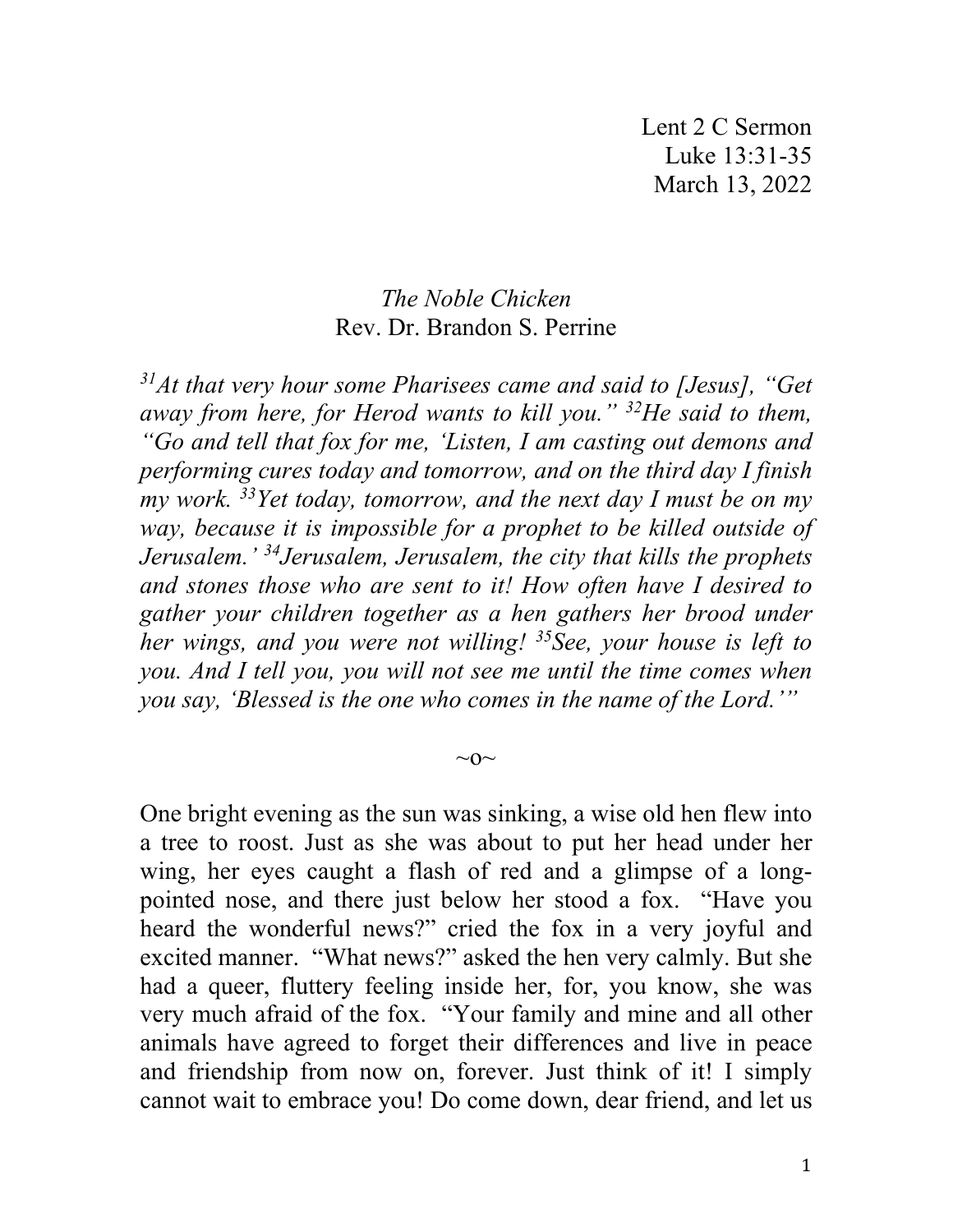celebrate the joyful event." "How grand!" said the hen. "I certainly am delighted at the news." But she spoke in an absent way, and stretching up on tiptoes, seemed to be looking at something afar off. "What is it you see?" asked the fox a little anxiously. "Why, it looks to me like a couple of dogs coming this way. They must have heard the good news and—"

But the fox did not wait to hear more. Off he started on a run. "Wait," cried the hen. "Why do you run? The dogs are friends of yours now!" "Yes," answered the fox. "But they might not have heard the news. Besides, I have a very important errand that I had almost forgotten about." The hen smiled as she buried her head in her feathers and went to sleep, for she had succeeded in outwitting a very crafty enemy.<sup>[1](#page-1-0)</sup>

The fabled enmity between the fox and the hen is the stuff of legend. Most of us have heard this story before, or one very similar. And those of us who have raised chickens know that the wit and wisdom of the hen in this story, is not even remotely reflective of reality!

Even so, I have often felt that the truly unsung hero of the farmyard is the none other than the chicken. An ancient and noble bird descended from the red junglefowl; the chicken has long been my personal favorite member of the avian family. With their diminutive size, less than sharp wit, and inability to fly, the chicken is unlikely to be what most birders would choose to represent the best and brightest of winged creatures. I, however, respectfully disagree.

From an early age I begged my parents to allow me to have a pet house chicken. A request, which they unsurprisingly declined to grant. Instead, I got a fish tank… Not only are chickens incredibly

<span id="page-1-0"></span><sup>1</sup> "The Cock and the Fox," Fablesofaesop.com, http://fablesofaesop.com/hen-fox.html.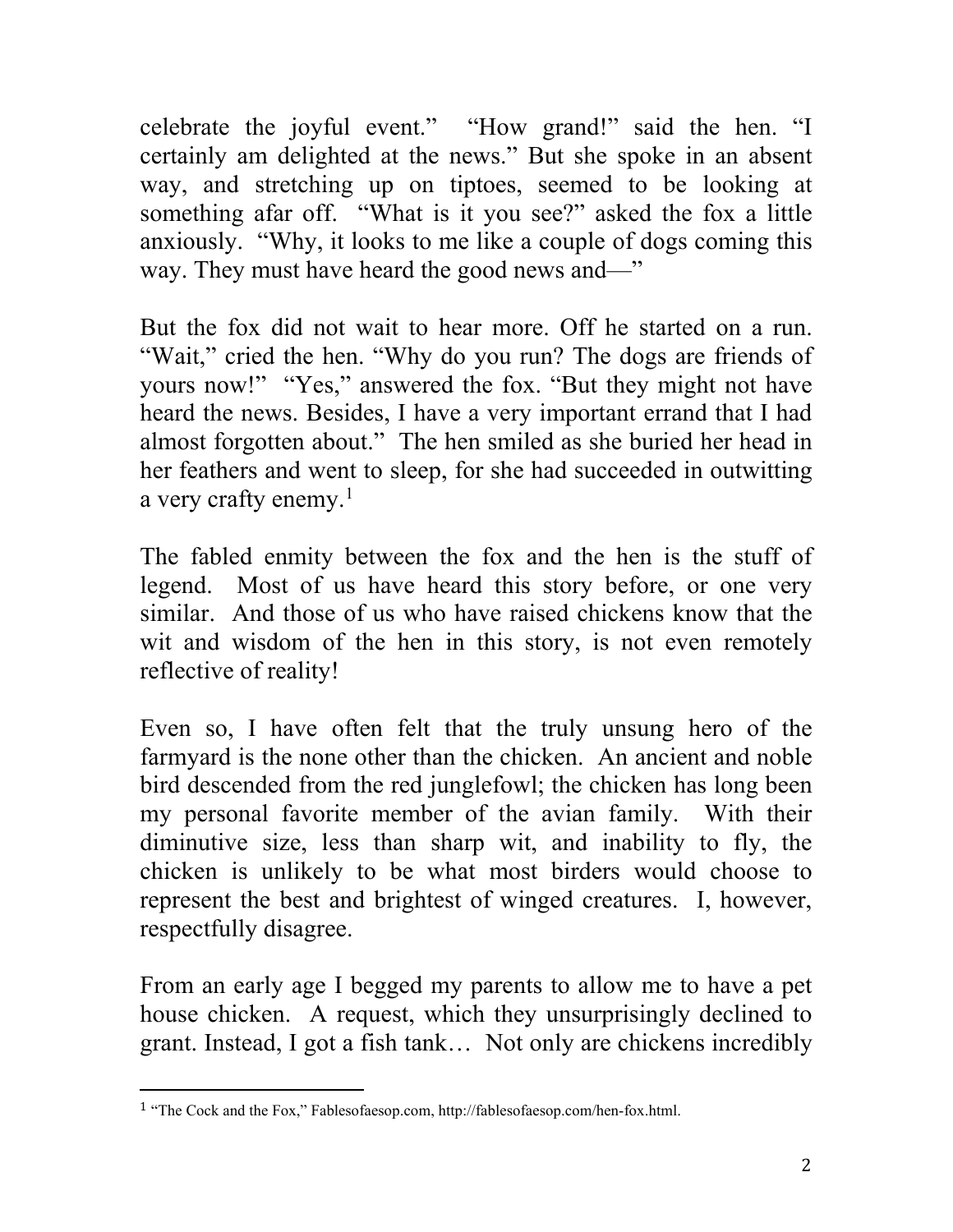practical birds–egg producers, meat producers, a threat to pesky bugs, and relatively cheap and easy to keep, there is also a certain innate nobility in them–a nobility that apparently Jesus noticed too and referenced in this morning's reading from Luke's gospel. Jesus compares himself to a mother hen, longing to gather her chicks beneath her wings.

In our text, the often-maligned Pharisees warn Jesus to escape from King Herod while he still can. Jesus instructs them to tell the old fox that he's busy doing his work but when he's done, he'll be on his way to Jerusalem. The truth is, the Pharisees had good reason to be worried for Jesus.

King Herod's father had executed his two eldest sons and tried a third for treason. The third son had attempted to kill him by poisoning because of his plan to divide the kingdom into three smaller portions, one for each of the remaining sons. In a family marked by treachery, Herod had to maintain order in his volatile region under the ever-watchful eye of Rome. He had already executed John the Baptist and Herod had Jesus too in his sights. When Jesus referred to him as a fox, we can be sure that he did not mean it as a term of endearment. Rather, in the ancient world foxes were associated with craftiness, lack of strength, a proclivity for malicious destructiveness, and intelligence.<sup>[2](#page-2-0)</sup> The Pharisees knew this and they warned Jesus to get away while he still could.

And that's when the chicken arrives on the scene! Jesus refers to himself with longing as a mother hen gathering her chicks for protection beneath her wings. But these particular chicks aren't having any of it. Episcopal priest and author, Barbara Brown Taylor, says it this way: "At the risk of his own life, Jesus has brought the very realm of God within the reach of the beloved city of God, but the city isn't interested. Jerusalem has better things to

<span id="page-2-0"></span><sup>&</sup>lt;sup>2</sup> Commentary by Joel B. Green. "The New Interpreter's Study Bible." Nashville: Abingdon Press, 2003. Pages 1881-1882.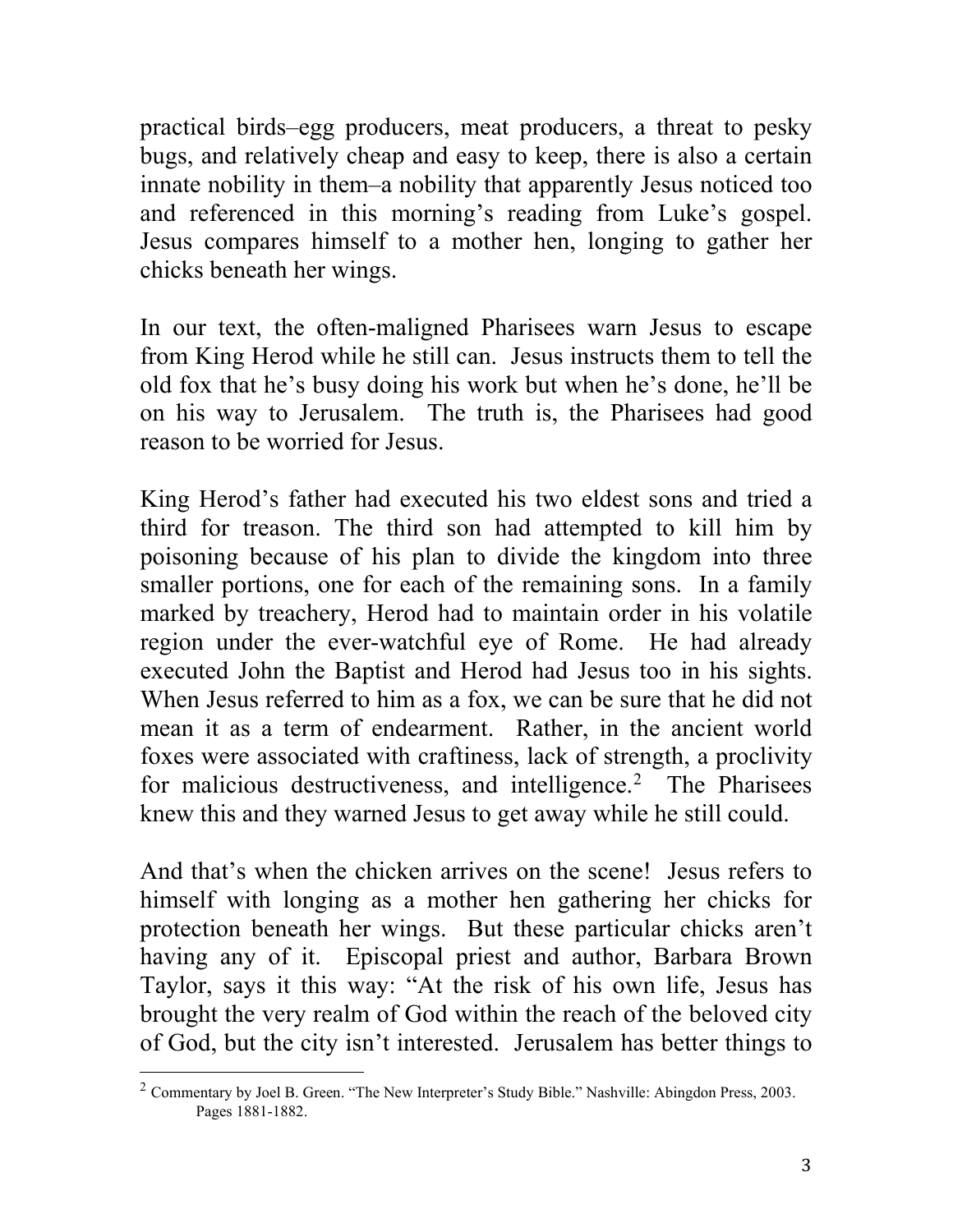do than to hide under the shelter of this mother hen's wings. It has a fox as its head, who commands a great deal more respect." She continues, "Consider the contrast: Jesus has disciples; Herod has soldiers. Jesus serves; Herod rules. Jesus prays for his enemies; Herod kills his."[3](#page-3-0) Between this mother hen and this fox, Jerusalem wasn't betting on Jesus. Even so, that's what hen's do: they gather their brood beneath their wings and they face danger.

In this text about a sinister fox and a noble chicken, Jesus gives us a profoundly powerful image for the church. As Jesus' ongoing presence in the world, the church is called to imitate him in word and deed. If Jesus longed to gather the chicks under his wings, then perhaps the church should too. Perhaps the church should be a mother hen putting herself between the fragile chicks of the world and the hungry foxes. Like a mother hen, the church is called to welcome, to love, to nurture, to feed, and to protect the chicks and then, when those chicks become full-grown chickens, they are called to do the very same thing.

In so many ways, churches do just that. New England Church comes between the fox and the chicks every time we support the food pantry with money, food, or service; every time we provide shoes or school supplies or gifts for local children; every time we serve meals at Hesed House, pack food at Feed My Starving Children, make up Easter Baskets for Mutual Ground, or write a check to the United Church of Christ Disaster Ministries.

We come between the fox and the chicks when we march in the Pride Parade and declare our unconditional love for all people and all relationships and all families. We come between the fox and the chicks when we educate ourselves and challenge the status quo of racism and white privilege. We come between the fox and the chicks every time a child is welcomed, an elder assisted, a stranger

<span id="page-3-0"></span><sup>3</sup>Barbara Brown Taylor. "Bread of Angels." Boston: Cowley Publications, 1997. Pages 126-130.